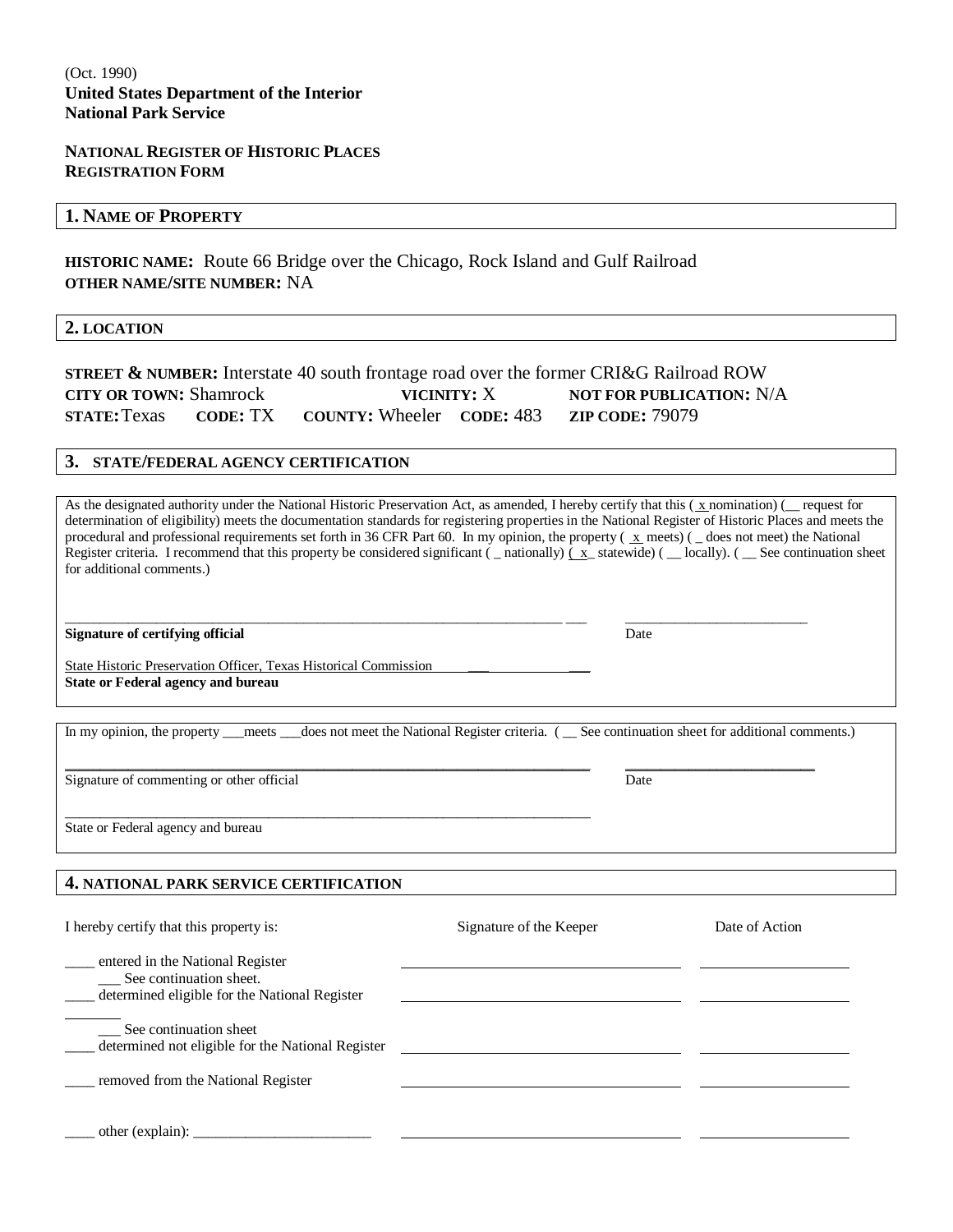#### **5. CLASSIFICATION**

**OWNERSHIP OF PROPERTY:** Public-Local

**CATEGORY OF PROPERTY:** Structure

| <b>NUMBER OF RESOURCES WITHIN PROPERTY:</b> | <b>CONTRIBUTING</b> | <b>NONCONTRIBUTING</b> |
|---------------------------------------------|---------------------|------------------------|
|                                             |                     | 0 BUILDINGS            |
|                                             |                     | 0 SITES                |
|                                             |                     | 0 STRUCTURES           |
|                                             |                     | 0 OBJECTS              |
|                                             |                     | 0 TOTAL                |

#### **NUMBER OF CONTRIBUTING RESOURCES PREVIOUSLY LISTED IN THE NATIONAL REGISTER:** 0

## **NAME OF RELATED MULTIPLE PROPERTY LISTING:** Route 66 in Texas MPS

#### **6. FUNCTION OR USE**

**HISTORIC FUNCTIONS:** TRANSPORTATION: road-related / bridge

**CURRENT FUNCTIONS:** TRANSPORTATION: road-related / bridge

**7. DESCRIPTION**

## **ARCHITECTURAL CLASSIFICATION:** NO STYLE

**MATERIALS: FOUNDATION** CONCRETE **WALLS ROOF OTHER** CONCRETE, METAL/steel

**NARRATIVE DESCRIPTION** (see continuation sheet 5)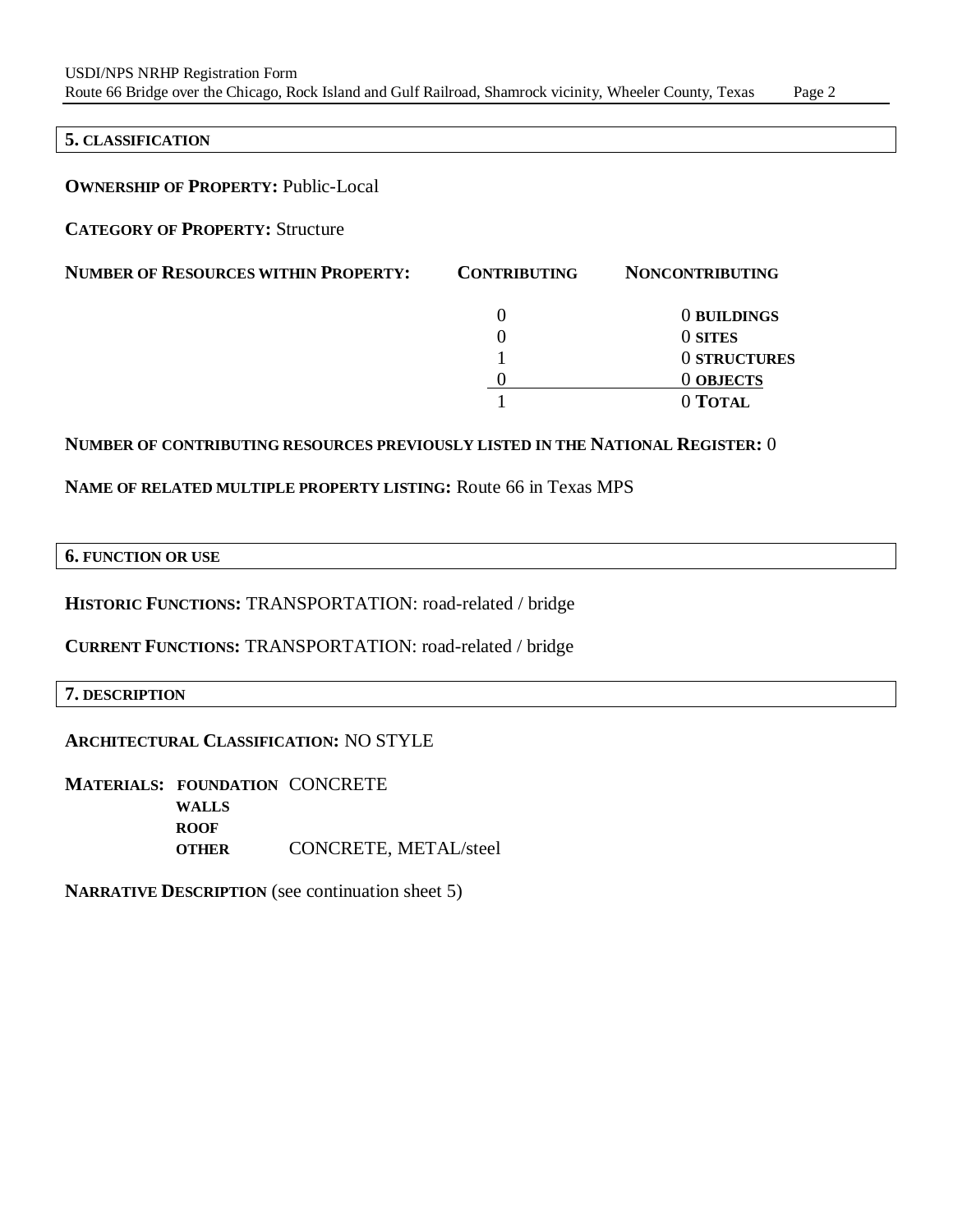#### **8. STATEMENT OF SIGNIFICANCE**

## **APPLICABLE NATIONAL REGISTER CRITERIA**

- X **A** PROPERTY IS ASSOCIATED WITH EVENTS THAT HAVE MADE A SIGNIFICANT CONTRIBUTION TO THE BROAD PATTERNS OF OUR HISTORY.
	- **B** PROPERTY IS ASSOCIATED WITH THE LIVES OF PERSONS SIGNIFICANT IN OUR PAST.
- X **C** PROPERTY EMBODIES THE DISTINCTIVE CHARACTERISTICS OF A TYPE, PERIOD, OR METHOD OF CONSTRUCTION OR REPRESENTS THE WORK OF A MASTER, OR POSSESSES HIGH ARTISTIC VALUES, OR REPRESENTS A SIGNIFICANT AND DISTINGUISHABLE ENTITY WHOSE COMPONENTS LACK INDIVIDUAL DISTINCTION.
	- **D** PROPERTY HAS YIELDED, OR IS LIKELY TO YIELD INFORMATION IMPORTANT IN PREHISTORY OR HISTORY.

### **CRITERIA CONSIDERATIONS:** N/A

**AREAS OF SIGNIFICANCE:** Transportation, Engineering

**PERIOD OF SIGNIFICANCE:** 1932-1957

**SIGNIFICANT DATES:** 1932

**SIGNIFICANT PERSON:** N/A

**CULTURAL AFFILIATION:** N/A

**ARCHITECT/BUILDER:** Parker, E.T (builder); Grady, M.L. (engineer)

**NARRATIVE STATEMENT OF SIGNIFICANCE** (see continuation sheets 6 through 8)

#### **9. MAJOR BIBLIOGRAPHIC REFERENCES**

**BIBLIOGRAPHY** (see continuation sheets 9).

#### **PREVIOUS DOCUMENTATION ON FILE (NPS)**: N/A

- \_ preliminary determination of individual listing (36 CFR 67) has been requested.
- \_ previously listed in the National Register
- \_ previously determined eligible by the National Register
- \_ designated a National Historic Landmark
- \_ recorded by Historic American Buildings Survey #
- \_ recorded by Historic American Engineering Record #

## **PRIMARY LOCATION OF ADDITIONAL DATA:**

- x State historic preservation office *(Texas Historical Commission)*
- x Other state agency *(TXDOT)*
- \_ Federal agency
- \_ Local government
- \_ University
- \_ Other -- Specify Repository: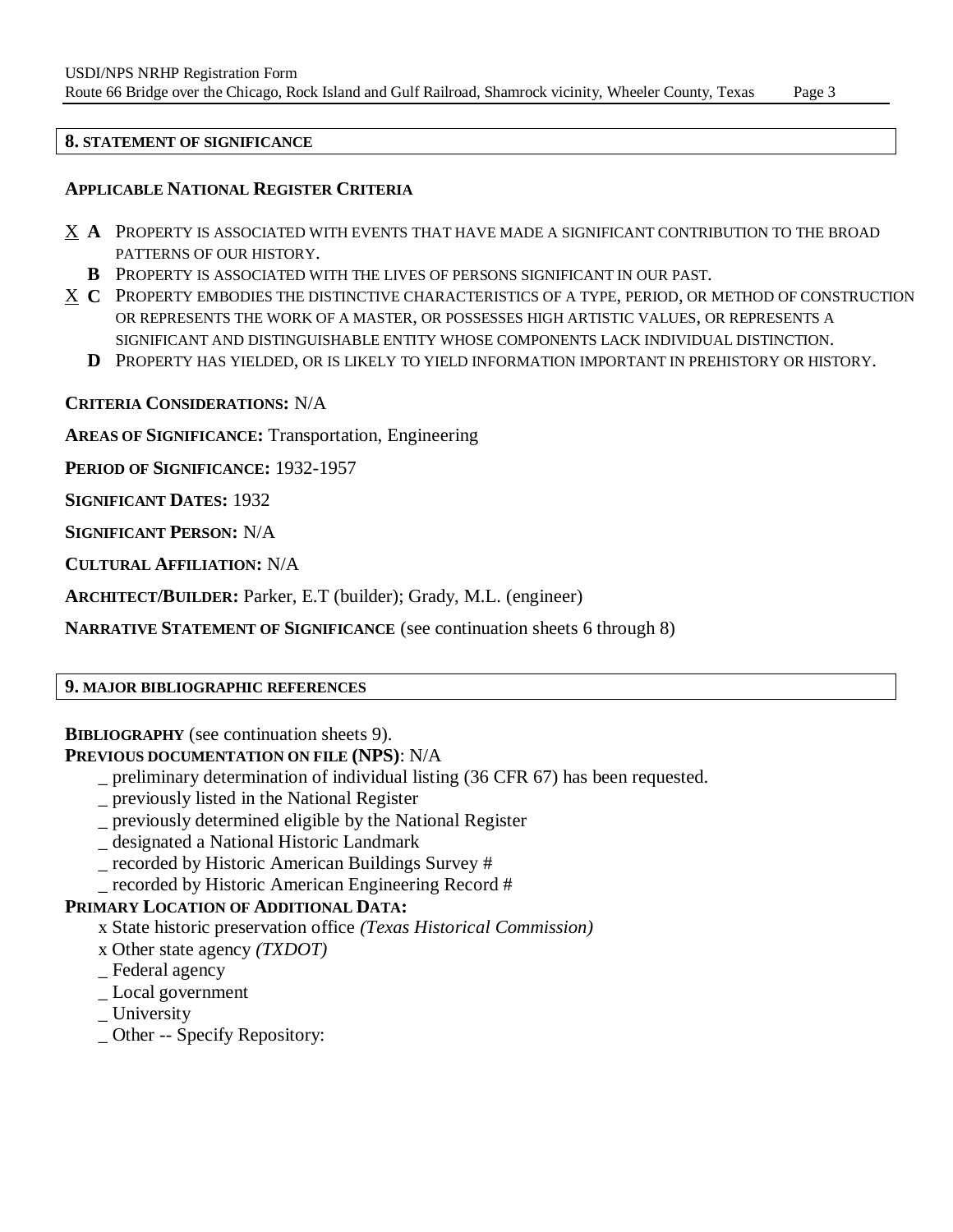#### **10. GEOGRAPHICAL DATA**

**ACREAGE OF PROPERTY:** less than one acre

| <b>UTM REFERENCES</b> |    | Zone Easting | <b>Northing</b> |
|-----------------------|----|--------------|-----------------|
|                       | 14 | 399364       | 3898736         |

**VERBAL BOUNDARY DESCRIPTION:** The nomination encompasses the complete structure from the extreme eastern portion of the bridge to the extreme western portion, including all of the superstructure and any substructure.

**BOUNDARY JUSTIFICATION:** The boundary includes all components of the bridge superstructure and substructure, including the approach spans and concrete deck.

#### **11. FORM PREPARED BY**

| <b>NAME/TITLE:</b> Philip Thomason and Teresa Douglas                                    |                         |                            |
|------------------------------------------------------------------------------------------|-------------------------|----------------------------|
| <b>ORGANIZATION:</b> Thomason and Associates                                             |                         | <b>DATE:</b> February 2006 |
| <b>STREET &amp; NUMBER:</b> 1907 $21^{\text{st}}$ Avenue S.                              |                         | TELEPHONE: (615) 385-4960  |
| <b>CITY OR TOWN: Nashville</b>                                                           | <b>STATE: Tennessee</b> | <b>ZIP CODE: 37212</b>     |
| <b>ADDITIONAL DOCUMENTATION</b>                                                          |                         |                            |
| <b>CONTINUATION SHEETS</b>                                                               |                         |                            |
| <b>MAPS</b> (see continuation sheet 10)                                                  |                         |                            |
| <b>PHOTOGRAPHS</b> (see continuation sheet Photo-12)                                     |                         |                            |
| <b>ADDITIONAL ITEMS</b> (see continuation sheets 11)                                     |                         |                            |
| <b>PROPERTY OWNER</b>                                                                    |                         |                            |
| <b>NAME:</b> Texas Department of Transportation (Michael W. Behrens, Executive Director) |                         |                            |
| <b>STREET &amp; NUMBER:</b> 125 East 11th Street<br>TELEPHONE: 512/416-2628              |                         |                            |

**CITY OR TOWN:** Austin **STATE:** Texas **ZIP CODE:** 78701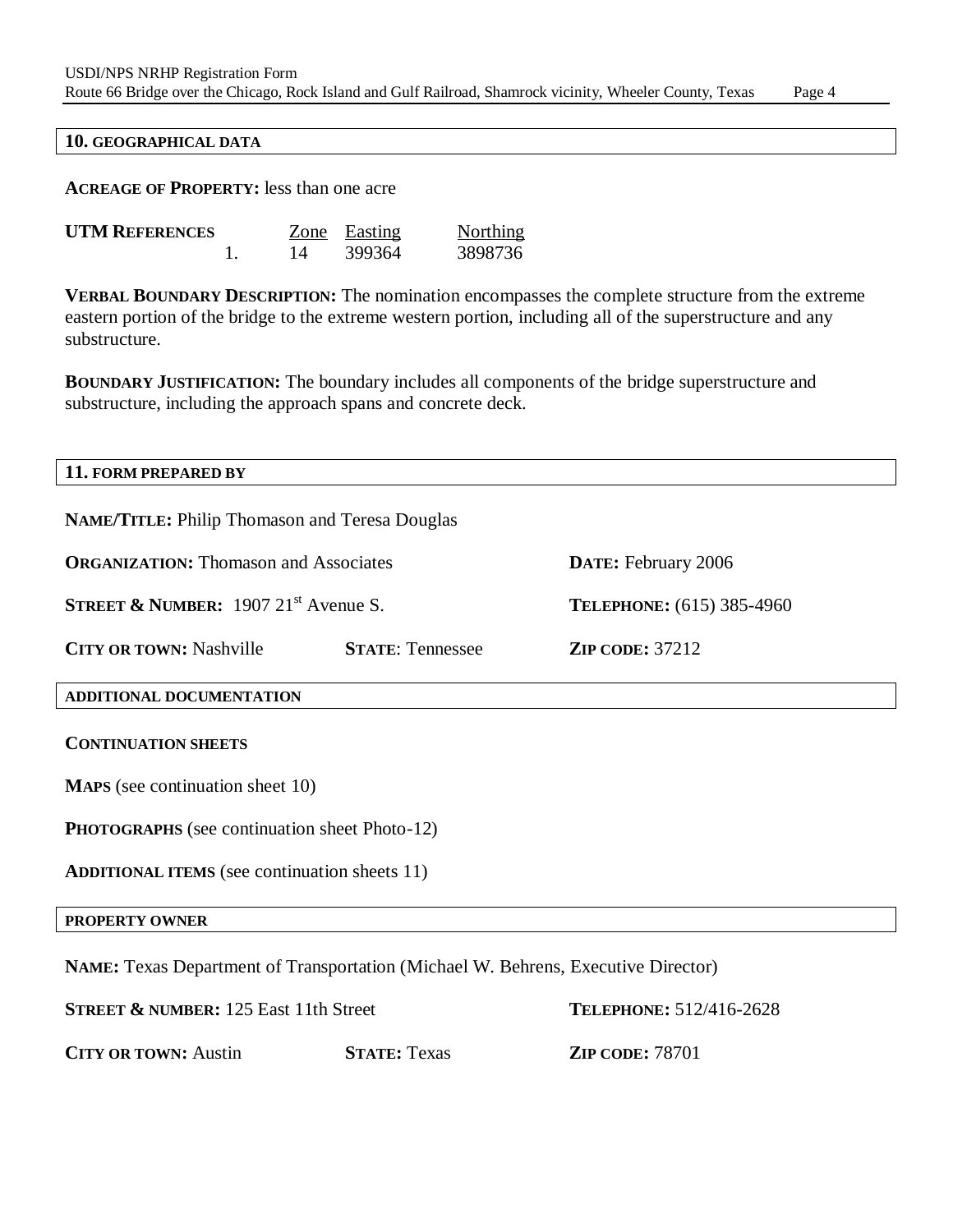# **National Register of Historic Places Continuation Sheet**

Route 66 Bridge over the Chicago, Rock Island and Gulf Railroad Section 7 Page 5 Shamrock vicinity, Wheeler County, Texas

#### **DESCRIPTION**

The Route 66 Bridge over the former right-of-way of the Chicago, Rock Island, and Gulf (CRI&G) Railroad is located along the Interstate 40 Frontage Road approximately eight miles east of the town of Shamrock, Texas. This section of Texas is located in the state's panhandle and is characterized by arid plains containing large cattle ranches and scrub vegetation. The bridge is approximately 5.5 miles west of the Oklahoma state line and twelve miles southeast of Wheeler, the county seat of Wheeler County. The bridge is approximately thirty feet south of the I-40 eastbound guard rail. The bridge is identified in the Wheeler County Highway Department identification system as # 25 242 0275-13- 001.

This is a five-span, steel and concrete bridge built in 1932 over the now abandoned roadbed of the former CRI&G Railroad. The bridge was designed by M.L. Grady and constructed by contractor E.T. Prater. The bridge is 125' long and contains a 24' wide concrete roadway. It features a main span constructed of steel I-beams encased in concrete (Photos 1-2). The remaining spans are reinforced concrete girders resting on reinforced concrete pile bents. The bridge's railing is a standard concrete post and double beam design (Photos 3-4). Concrete slab retaining walls cover embankments on both sides of the bridge (Photo 5). The bridge deck is 27' in width and was originally of concrete and later paved with asphalt (Photo 6).

The bridge was constructed to span the railroad bed located approximately 25' below the bridge's deck. The railroad was abandoned in the late 20<sup>th</sup> century and the steel rails and cross ties have been removed. The bridge carried Route 66 traffic until 1960 when Interstate 40 was completed approximately 30' to the north. The historic roadbed of Route 66 then was designated as a frontage road for the interstate. The bridge continues to be used as part of the I-40 frontage road system.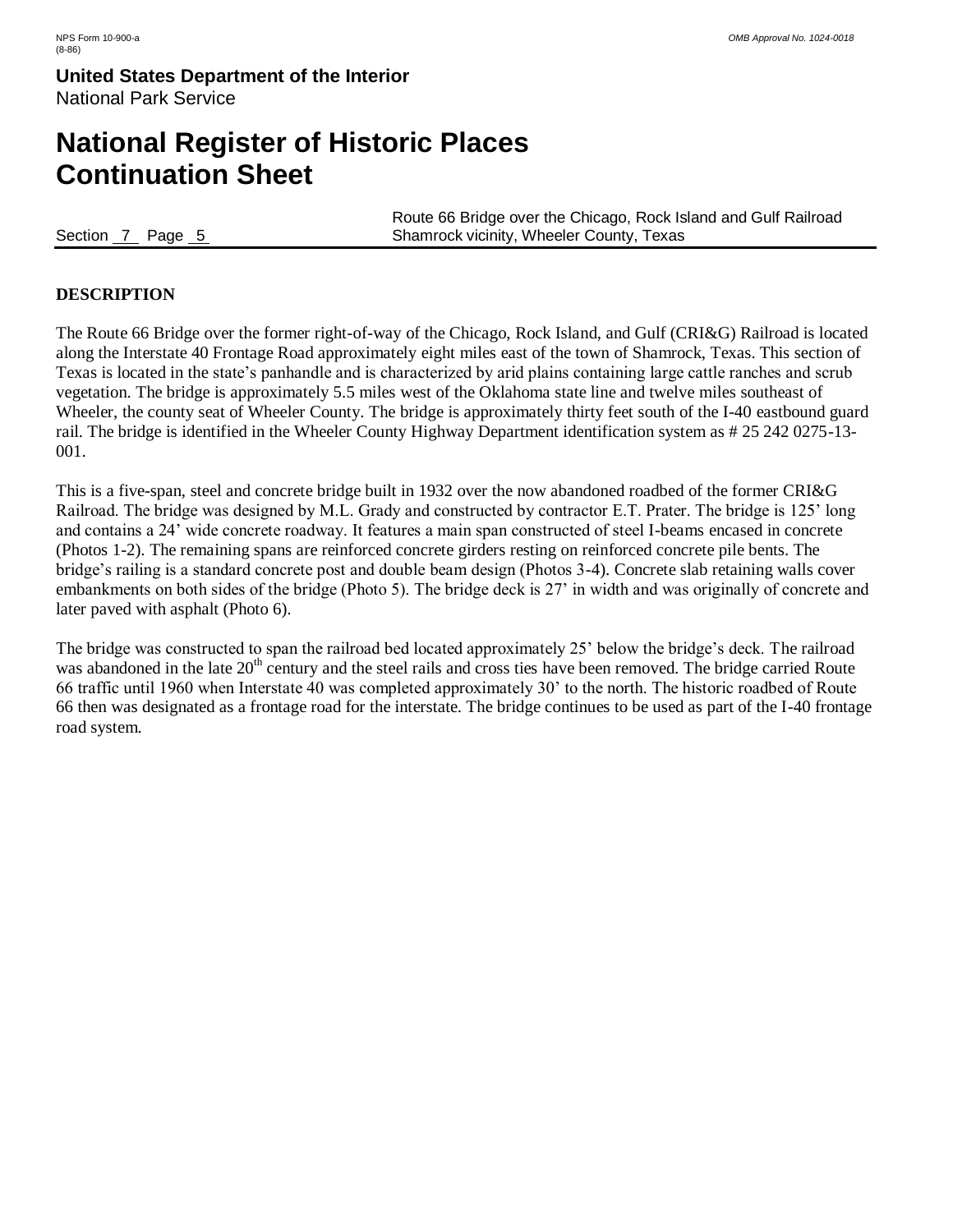# **National Register of Historic Places Continuation Sheet**

 $\overline{a}$ 

Route 66 Bridge over the Chicago, Rock Island and Gulf Railroad Section 8 Page 6 Shamrock vicinity, Wheeler County, Texas

## **STATEMENT OF SIGNIFICANCE**

The Route 66 Bridge over the Chicago, Rock Island and Gulf Railroad near Shamrock, Wheeler County, Texas, is nominated to the National Register under Criteria A and C at the state level of significance for its historical and engineering significance. As part of Route 66, the bridge reflects the development and history of the national highway, which served as the main corridor from the Midwest to the West during the early to mid-twentieth century. The bridge's concrete encased steel I-beam design is noteworthy and is one of the few examples of this bridge type in Texas, and is the last vehicular bridge in Texas directly associated with Route 66. The bridge retains its original design, form, and materials, and meets the registration requirements for the property type of "Road Bridges" set forth in the Multiple Property Documentation Form "Route 66 in Texas MPS."

Construction of Route 66 through the panhandle of Texas began in the late 1920s. From the east, Route 66 entered Texas crossing the Okalahoma-Texas border just south of the North Fork of the Red River near the town of Texola, Oklahoma. In Texas, Route 66 was designed to follow the alignment of State Highway 75, which was along the general alignment of what was once the Postal Highway that traveled through New Mexico and Texas to Oklahoma City. State Highway 75 was renamed US Highway 66 and paving was undertaken on sections of the highway by the early  $1930s.<sup>1</sup>$ 

This region of Texas featured an arid landscape and was relatively isolated from the rest of the state. Anglo-European settlement of the area occurred by the late-19 $\hat{d}$  century and within a few decades extensive sheep and cattle ranches had displaced the Native Americans and buffalo herds which once dominated the region. During the 1920s, agriculture in the panhandle boomed and the oil industry emerged as a leading economic power. The oil industry generated substantial growth in Amarillo, which became a commercial and corporate center of the region, and led to significant highway development through the panhandle.<sup>2</sup>

Route 66 was the primary road in this development. Route 66 passed through numerous small towns in the Texas panhandle with centrally located Amarillo the only sizeable city through which it passed. The area was sparsely populated and towns typically had fewer than five hundred residents. An overview of the region written in 1940 for the Works Projects Administration, describes the area as follows:

US 66 slices through the center of the Texas Panhandle, east to west, crossing the High Plains through a region once occupied by great herds of buffalo and bands of Kiowas and Comanches…Today this level expanse is rich, producing oil, gas, wheat, small grain crops, and fine Herefords. At intervals the countryside is covered with a pall of smoke from factories and refineries… The population of the region is predominantly native-born white. Since settlement is comparatively new, any 25-year resident is considered an old-timer.<sup>3</sup>

<sup>1</sup> Michael Cassity, "Route 66 Corridor National Historic Context Study." (Route 66 Corridor Preservation Program, National Trails System Office – Intermountain Region, National Park Service, Santa Fe, New Mexico, December 15, 2004), 76-78.  $<sup>2</sup>$  Ibid.</sup>

<sup>&</sup>lt;sup>3</sup> "Route 66: Across 1930s Texas," from *Texas: A Guide to the Lone Star State*, compiled and written by the Federal Writers' Project of the Works Projects Administration for the State of Texas, 1940. Available online at [http://members.aol.com/hsauertieg/rt66/wpa\\_tx.htm.](http://members.aol.com/hsauertieg/rt66/wpa_tx.htm)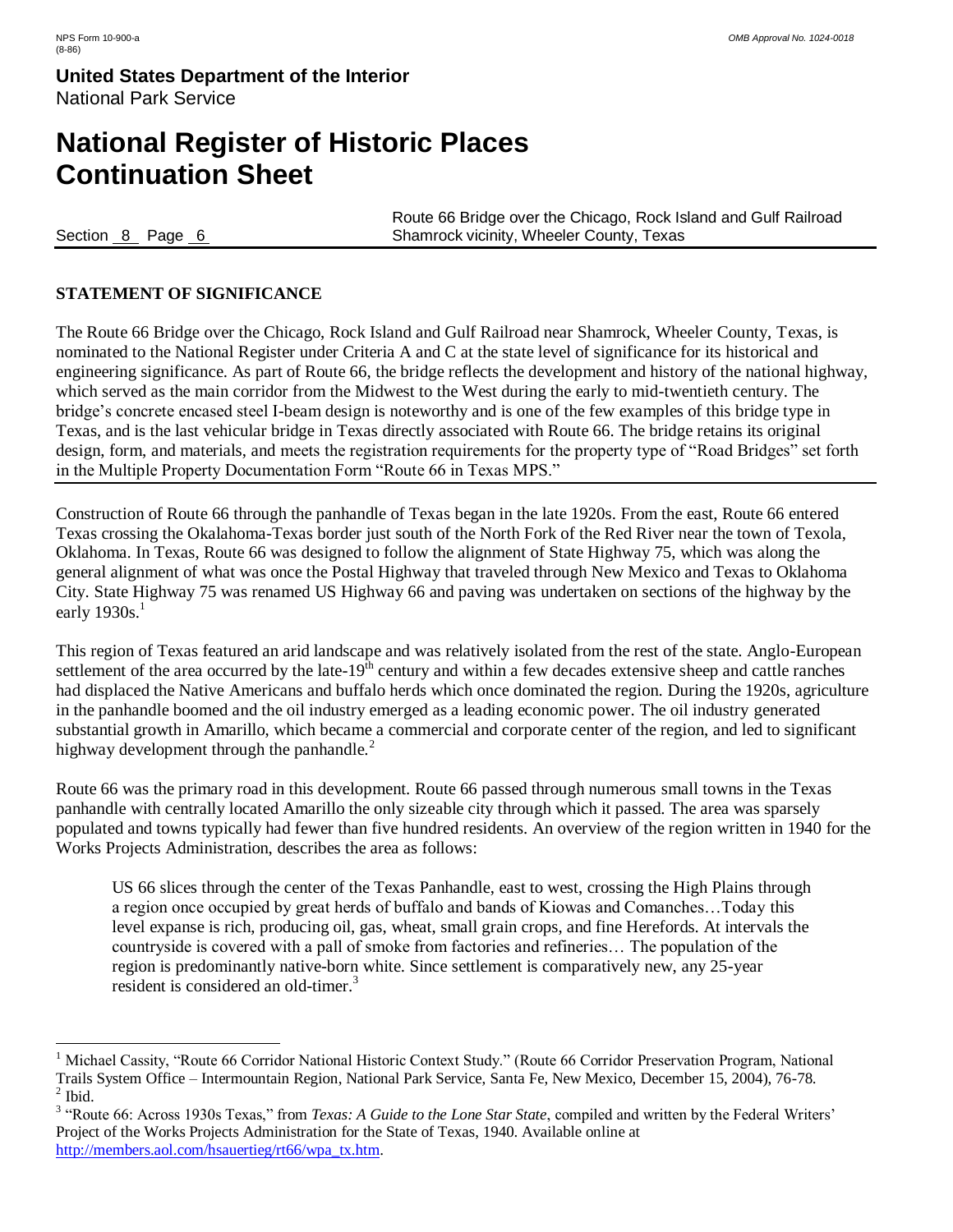# **National Register of Historic Places Continuation Sheet**

Route 66 Bridge over the Chicago, Rock Island and Gulf Railroad Section 8 Page 7 Shamrock vicinity, Wheeler County, Texas

As part of the improvements along Route 66, a new bridge was required to span the Chicago, Rock Island and Gulf Railroad right-of-way. Constructed in 1932, the Texas State Highway Department's Bridge Division designed the structure. The Division originally proposed a conventional steel I-beam design with a central span for the site, but elected to proceed with an alternative proposal that called for a special design center span composed of steel I-beams encased in concrete. This design reduced both the height and weight of the structure, which in turn lowered the cost approximately \$5,000.<sup>4</sup>

Engineer M.L. Grady with the Texas State Highway Department's Bridge Division laid out the design, and contractor E.T. Prater constructed the bridge. Construction began in October of 1931 and the bridge was completed in July of 1932. The total cost came to \$28,568.74. The bridge is 126' long and features five spans. The main span is composed of steel I-beams encased in concrete, the others are reinforced concrete girder units resting on reinforced concrete pile bents. Encasing the steel beams in concrete helped to protect the structure from harsh weather and blast from the locomotives which passed beneath it. The bridge's railing is a concrete post and double beam design. Some time after the bridge's construction, the embankments on either side were covered with concrete slab retaining walls.<sup>5</sup>

The bridge contains a 24' wide concrete roadway that extends over the former right-of-way of the Chicago, Rock Island and Gulf Railroad. This line was part of the larger Rock Island system out of Rock Island, Illinois, which formed in the mid-1850s. The Chicago, Rock Island, and Gulf Railway Company (CRI&G) was chartered in 1902 to build an extension of the Rock Island system between Fort Worth and Galveston. The following year the company laid thirty-two miles of track between Fort Worth and Dallas. It then acquired interest in another line to reach Houston and Galveston. In December of 1903 the CRI&G merged with three other Rock Island subsidiaries, which created a 334 mile system through the Texas panhandle. In 1910, an extension to the Texas-New Mexico border was completed and at this point the line connected with another line to Tucumcari, New Mexico, which through another connection ultimately led to the Pacific Coast.<sup>6</sup> The CRI&G ceased operations on this section of the railroad in the late twentieth century and the track is now abandoned.

The bridge carried traffic on this two-lane paved section of Route 66 from 1932 until 1960. In 1939, a Texas highway map shows Route 66 as paved all the way across the panhandle.<sup>7</sup> The construction of Interstate 40 in the late 1950s led to the completion of a new four-lane highway through the Texas panhandle. The section of Interstate-40 west of the Oklahoma state line was finished by 1960 and this construction included the completion of three new bridges over the railroad. These bridges were for the eastbound and westbound lanes of the interstate and a new frontage road north of the westbound lane. The original roadbed of Route 66 was relegated to serve as a frontage road on the south side of the interstate for local traffic. The bridge remains in good condition and continues to serve as a frontage road.

The Route 66 Bridge over the former right-of-way of the Chicago, Rock Island and Gulf Railroad in Wheeler County, Texas is eligible under National Register criterion A for its role in the development and history of Route 66 in this region. It was one of only a few automobile bridges built on Route 66 through Texas and it has not been altered since its original construction. It carried traffic on Route 66 until 1960, when Interstate 40 was completed just to the north.

 $\overline{a}$ <sup>4</sup> Historic Bridge Inventory, Texas Department of Transportation, August 31, 1999. 5 Ibid.

<sup>6</sup> Nancy Beck Young, "Chicago, Rock Island and Gulf Railway," The Handbook of Texas Online.

[http://www.tsha.utexas.edu/handbook/online/articles/view/CC/eqci.html;](http://www.tsha.utexas.edu/handbook/online/articles/view/CC/eqci.html) "A Brief Historical Overview of the Chicago, Rock Island, and Pacific Railroad, [http://www.simpson.edu/~RITS/histories/RIHistory.html.](http://www.simpson.edu/~RITS/histories/RIHistory.html)

 $7$  Texas State Highway Department, Texas Highway Map, 1939.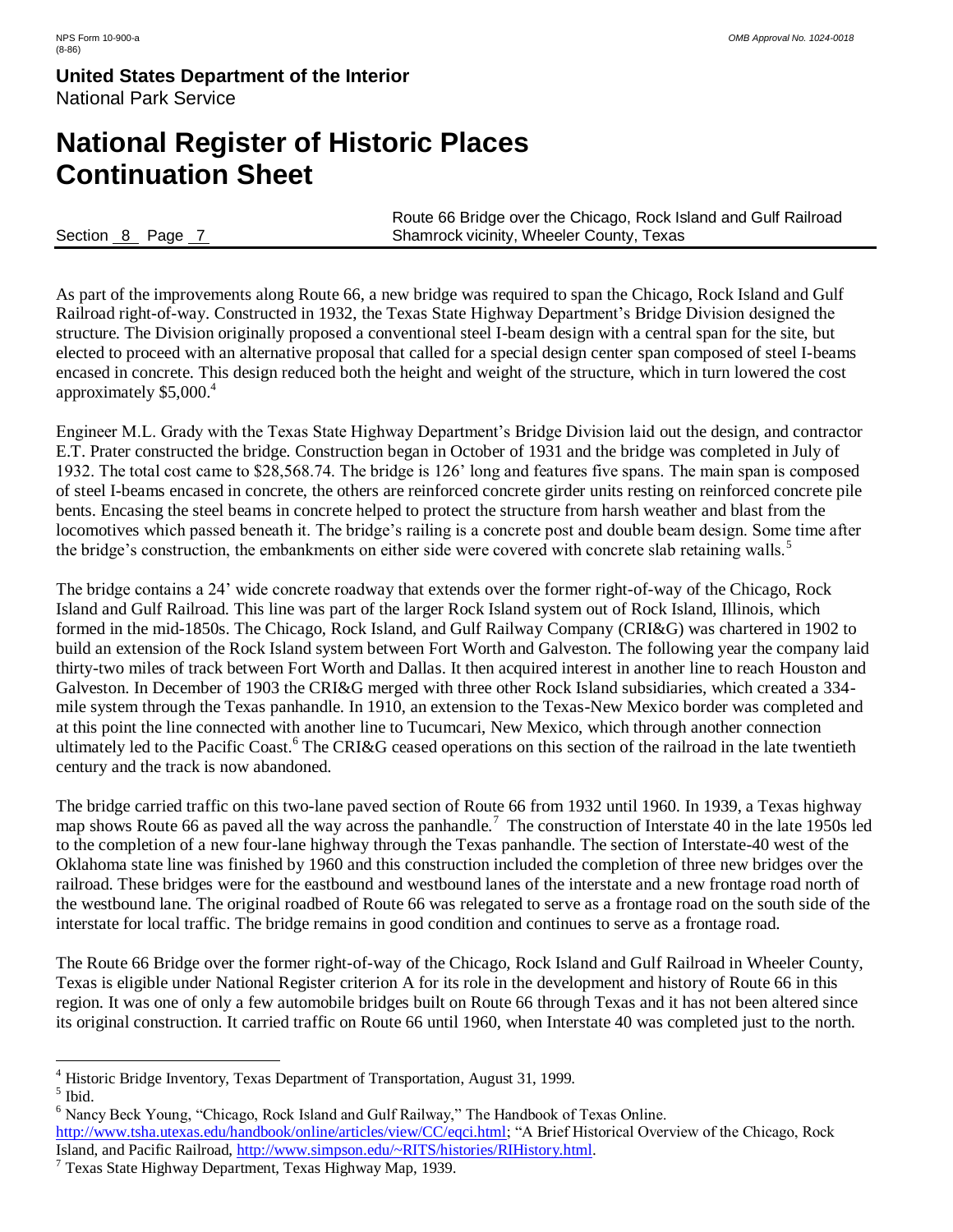# **National Register of Historic Places Continuation Sheet**

|                  | Route 66 Bridge over the Chicago, Rock Island and Gulf Railroad |
|------------------|-----------------------------------------------------------------|
| Section 8 Page 8 | Shamrock vicinity, Wheeler County, Texas                        |

The bridge is also eligible under criterion C for its engineering design. The bridge was inventoried by the Texas Department of Transportation (TxDOT) and the Texas Historical Commission in 1999 and was assessed as National Register-eligible. The bridge is one of only a few known examples in Texas with a concrete encased steel I-beam configuration and is also noteworthy for its Type D railing. The bridge maintains a strong degree of integrity of design, materials, workmanship, and location.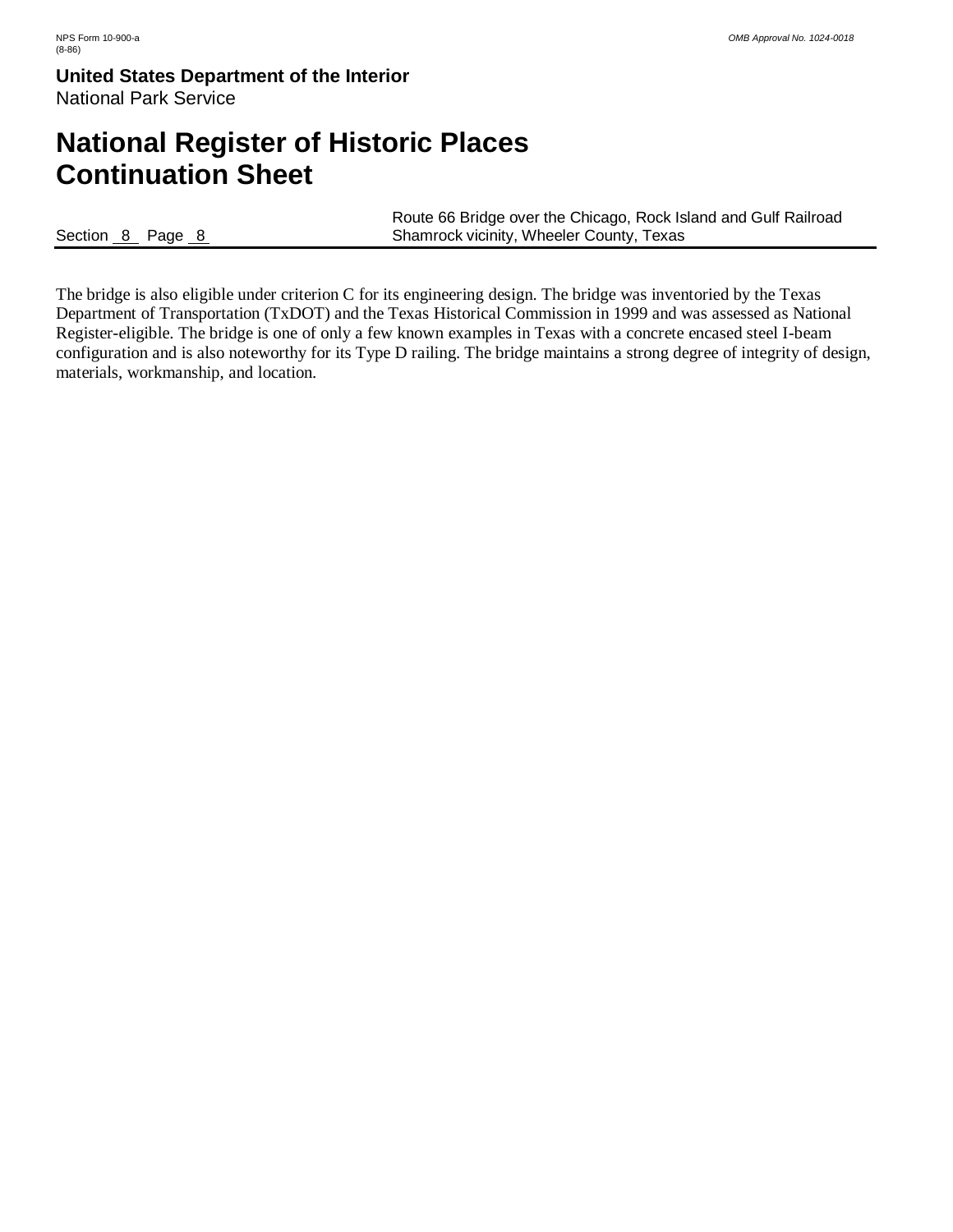# **National Register of Historic Places Continuation Sheet**

Route 66 Bridge over the Chicago, Rock Island and Gulf Railroad Section 9 Page 9 Shamrock vicinity, Wheeler County, Texas

### **BIBLIOGRAPHY**

- "A Brief Historical Overview of the Chicago, Rock Island and Pacific Railroad." Available online at [http://www.simpson.edu/~RITShistories/RIHistory.html.](http://www.simpson.edu/~RITShistories/RIHistory.html)
- Cassity, Michael. "Route 66 Corridor National Historic Context Study." Route 66 Corridor Preservation Program, National Trails System Office – Intermountain Region, National Park Service, Santa Fe, New Mexico, December 15, 2004.
- "History of Shamrock, Texas." Shamrock, Texas Website, [http://www.shamrocktx.net/shamrockhistory.html.](http://www.shamrocktx.net/shamrockhistory.html)
- "Route 66: Across 1930s Texas," in *Texas: A Guide to the Lone Star State.* Federal Writers' Project of the Works Projects Administration for the State of Texas, 1940. Available online at [http://members.aol.com/hsauertieg/rt66/wpa\\_tx.htm.](http://members.aol.com/hsauertieg/rt66/wpa_tx.htm)
- Texas Department of Transportation. Historic Bridge Inventory, Structure 25 242 0275-23-001. August 31, 1999.

Texas Highway Department, Texas Highway Map, 1939.

Young, Nancy Beck. "Chicago, Rock Island and Gulf Railway," *The Handbook of Texas Online*, [http://www.tsha.utexas.edu/handbook/online/articles/view/CC/eqci.html.](http://www.tsha.utexas.edu/handbook/online/articles/view/CC/eqci.html)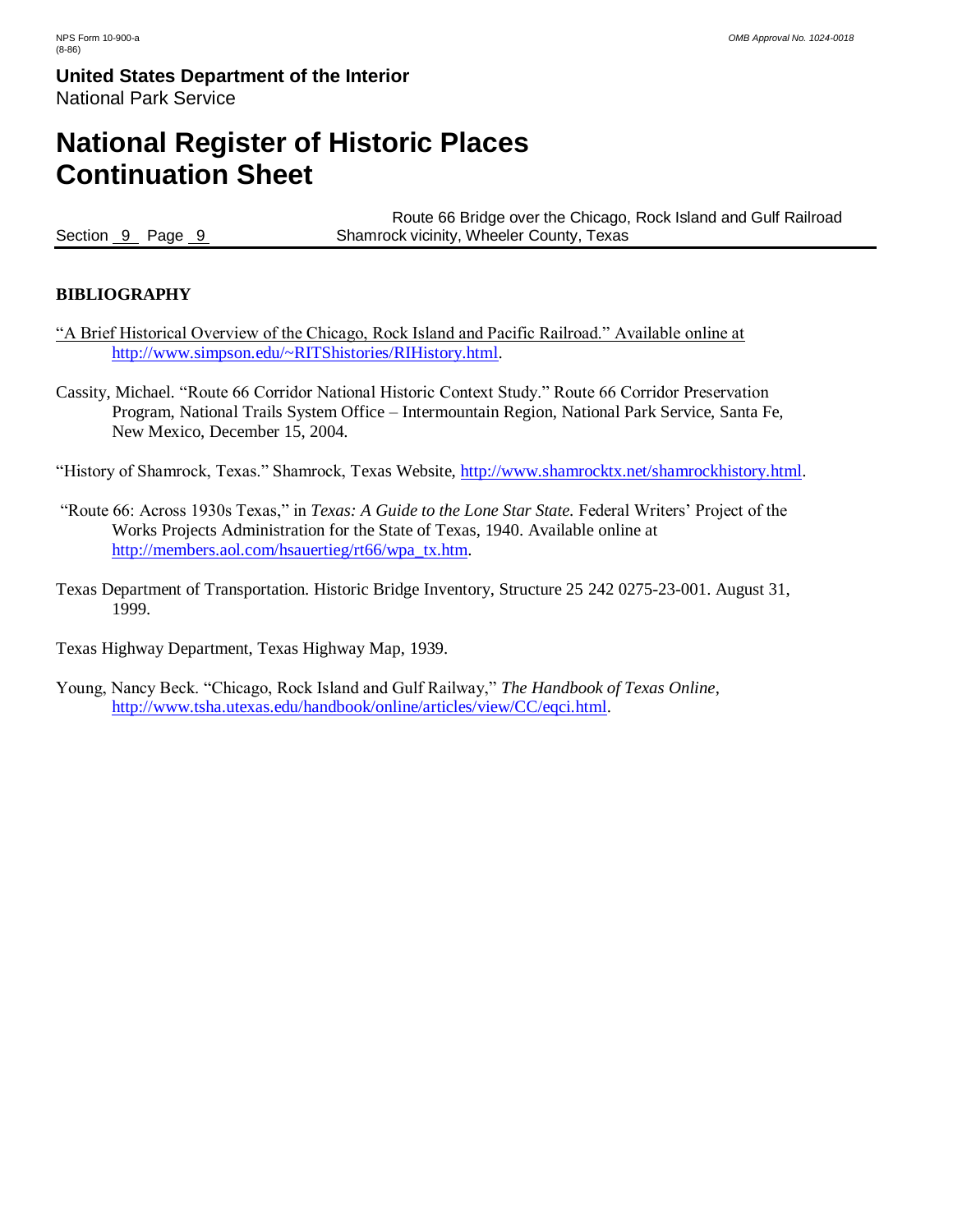# **National Register of Historic Places Continuation Sheet**

Route 66 Bridge over the Chicago, Rock Island and Gulf Railroad Section FIGURE Page 10 Shamrock vicinity, Wheeler County, Texas

Route 66 across the Texas Panhandle, 1939 (no scale). Arrow shows the location of the bridge over the CRI&G Railroad.

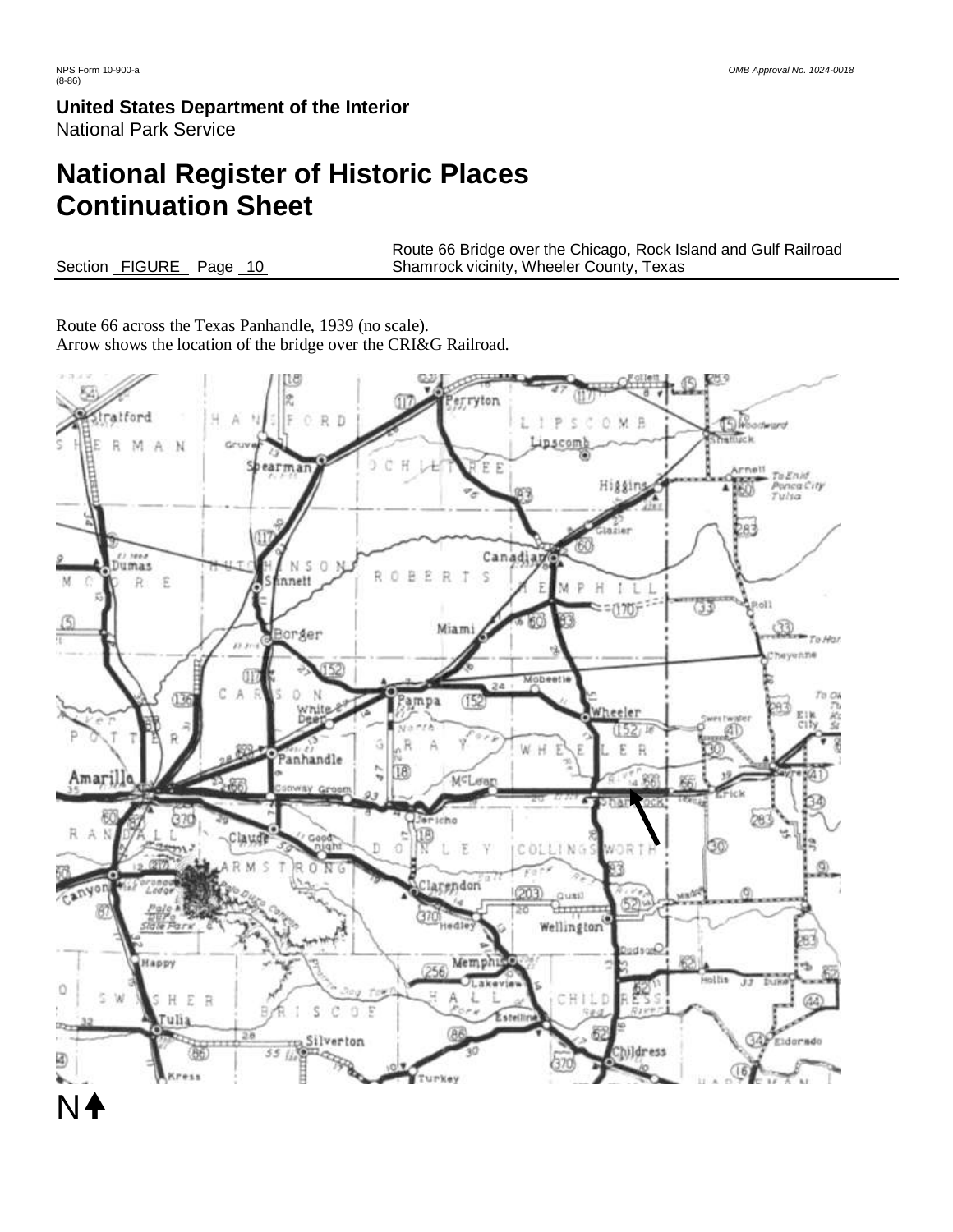# **National Register of Historic Places Continuation Sheet**

| Section FIGURE Page 11              | Route 66 Bridge over the Chicago, Rock Island and Gulf Railroad<br>Shamrock vicinity, Wheeler County, Texas |
|-------------------------------------|-------------------------------------------------------------------------------------------------------------|
| Site Plan and Photo Key (no scale). |                                                                                                             |
|                                     |                                                                                                             |
|                                     |                                                                                                             |
| I-40 Eastbound Lane                 |                                                                                                             |
|                                     |                                                                                                             |
| Frontage Road (Route 66)            | 5                                                                                                           |
|                                     | 3                                                                                                           |
|                                     |                                                                                                             |
|                                     |                                                                                                             |